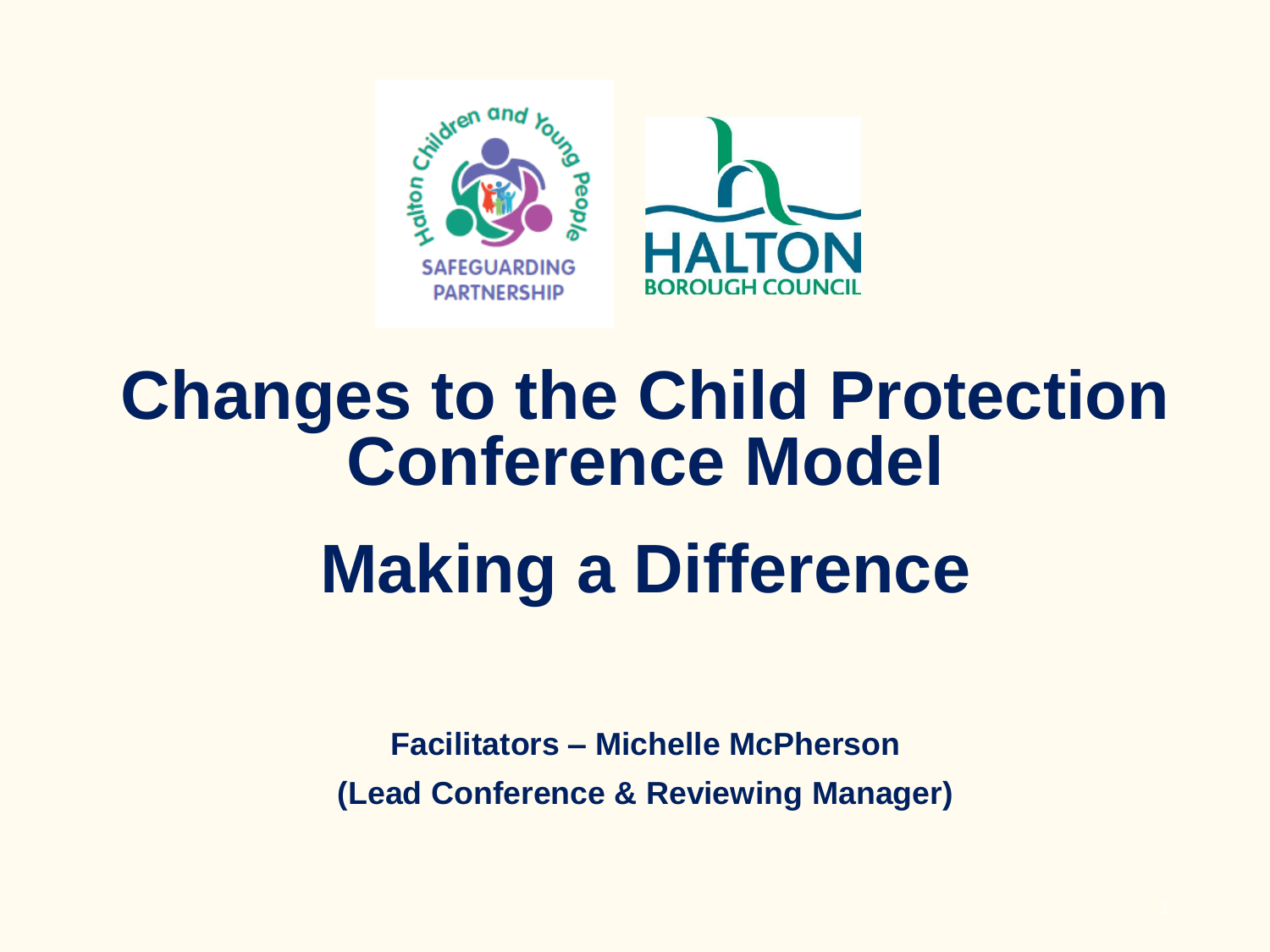# **Aims and Objectives**

- Share Halton's reviewed Child Protection Conference model.
- Provide practice guidance to support you, for when you attend a Child Protection conference.
- Opportunity to ask any questions about the model and the new report for conference.

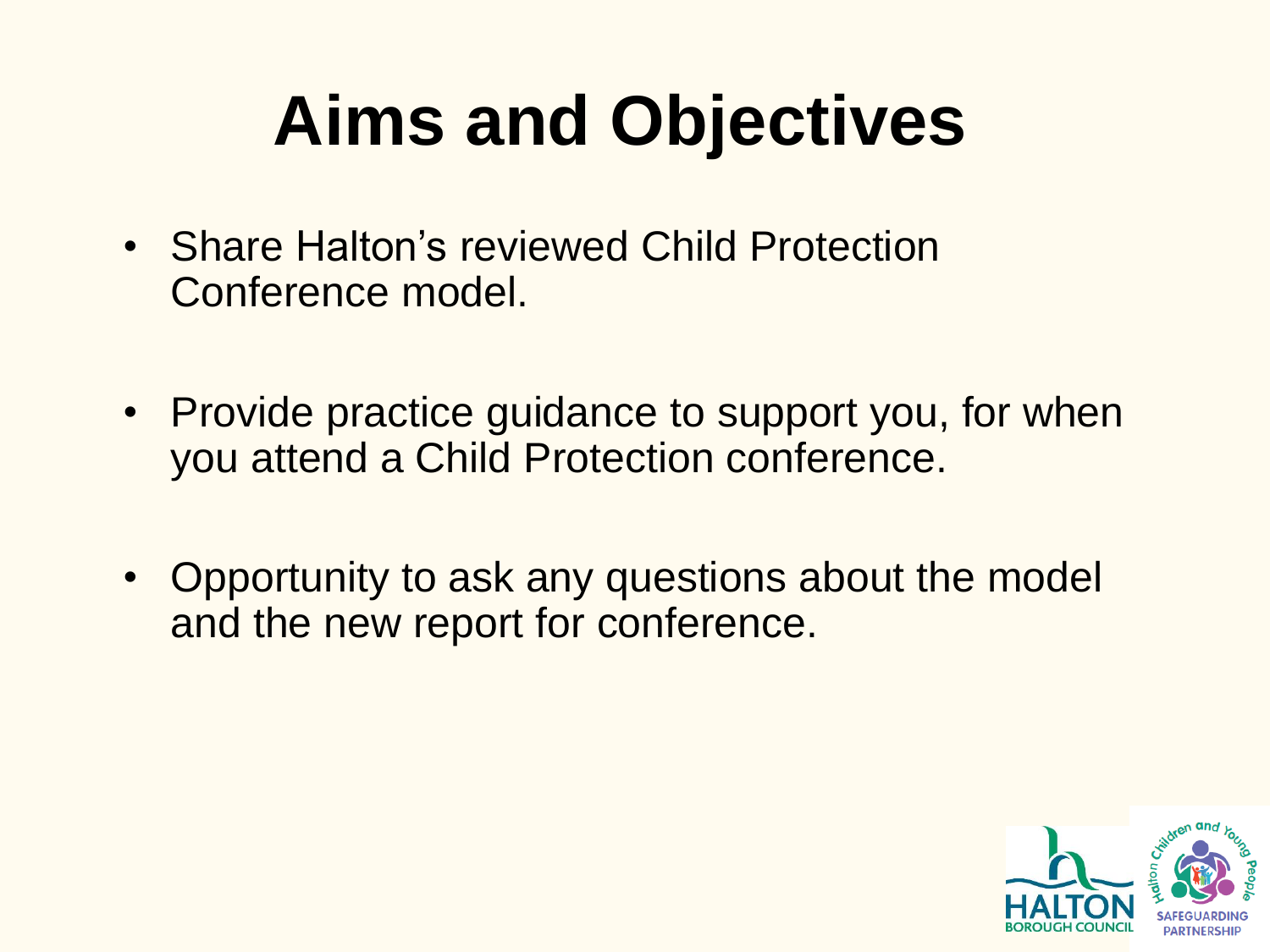Why we are making changes to the conference model.

- Refocussing on the child
- Strengths based
- Solution focussed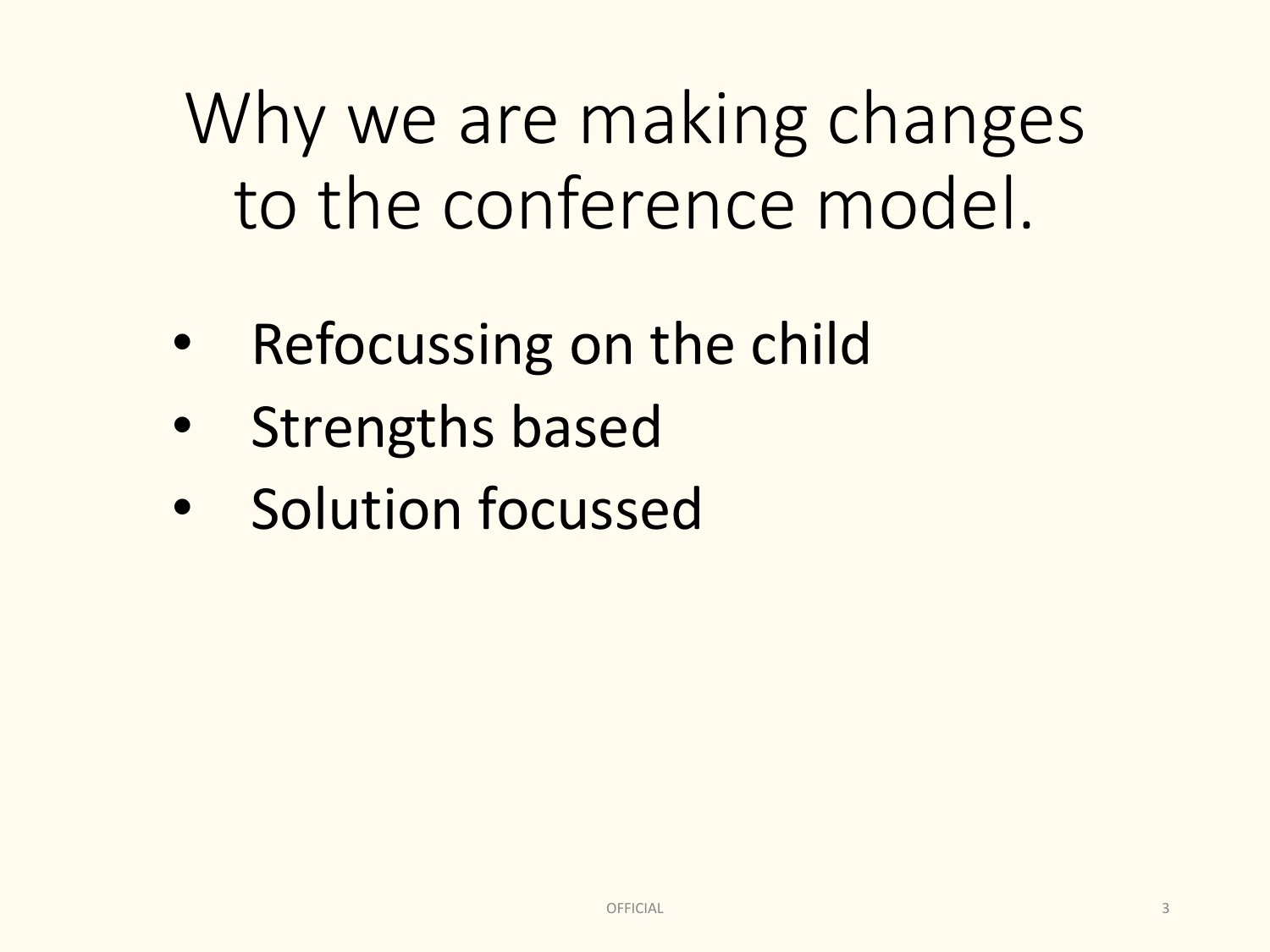## **ICPC Agenda**

- 1. Welcome and Introductions
- 2. Family Details
- 3. Agency reports
- 4. Pen Picture of child or children
- 5. Background Information
- 6. What are we worried about
- 7. Developing the child's plan using existing strengths and safety
- 8. Chairs Summary
- 9. Decision Making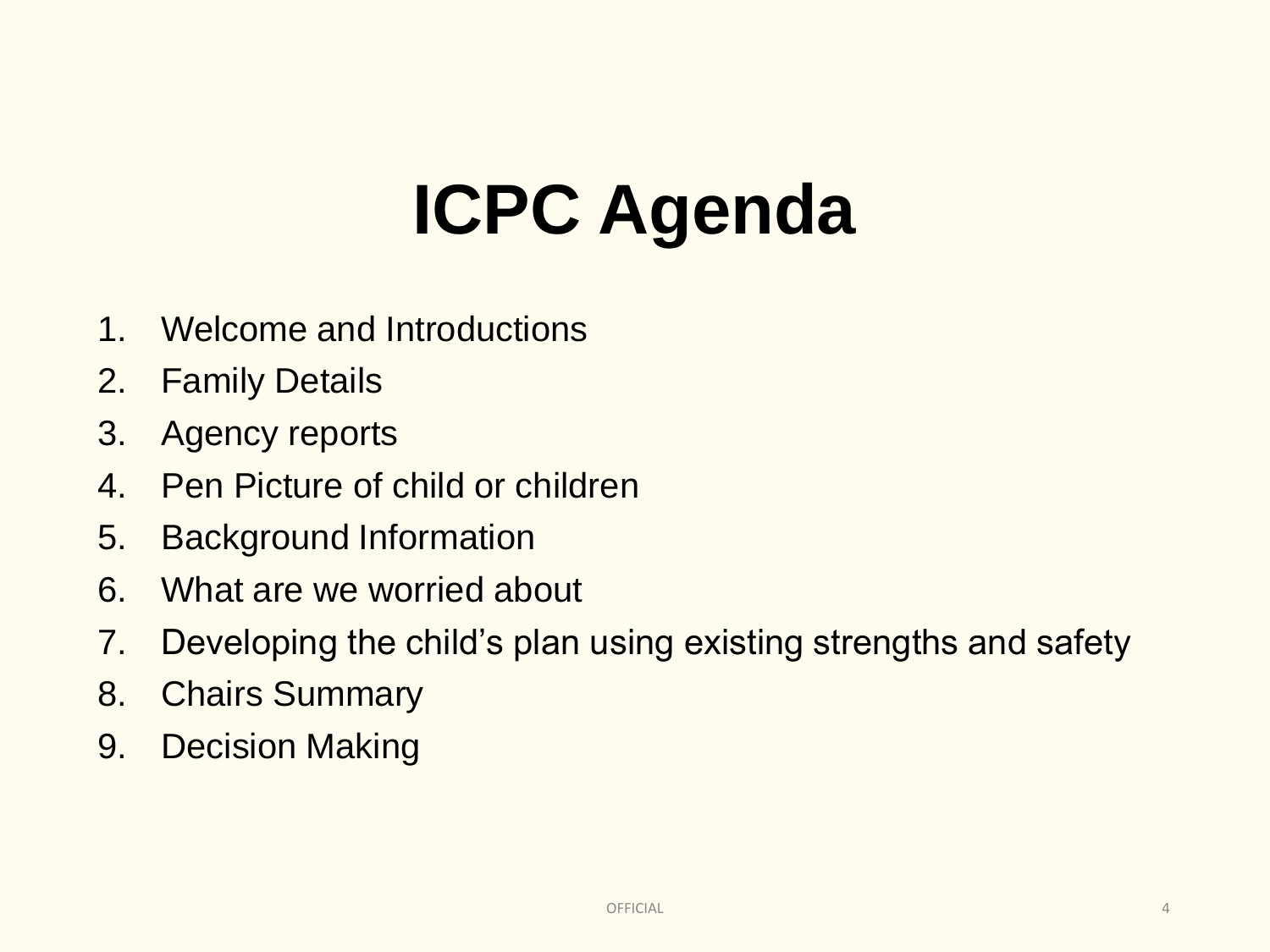## **6. What are we worried about?**

- The Conference chair will share with you a Worry Statements they have developed from the reports submitted to the conference.
- You will have been asked in the report to think about the impact on the child or children.
- You may be asked to expand on the impact and asked for an example.
- This will ensure that all agencies understand what the risks to the children are and evidence the threshold of harm.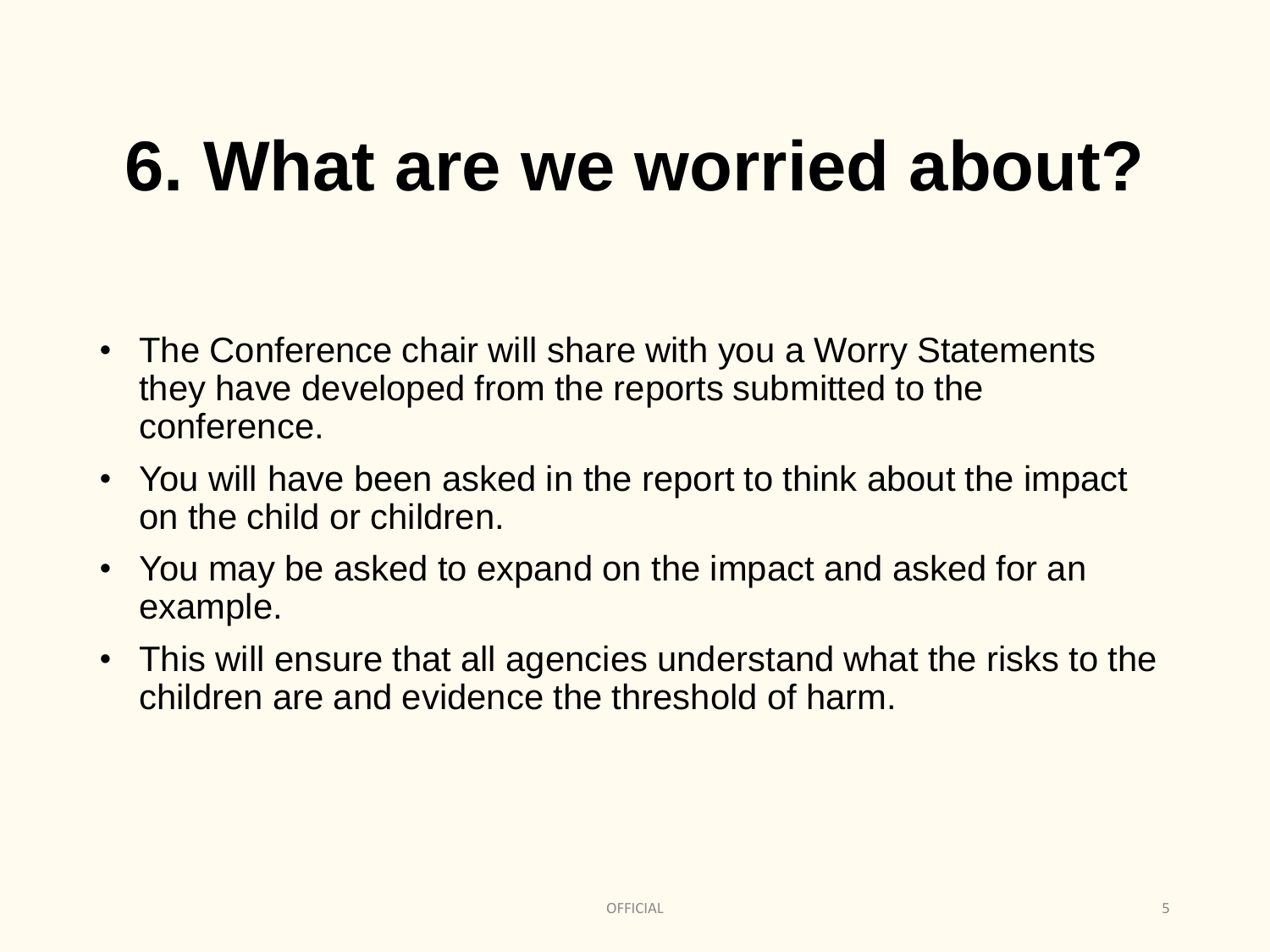#### Example worry statement & protective factors

| What are we worried about?                                                                                                                                                                                                                                                                                                                                                                                                                                                                                                                                                                                                                                                                                                         | What protective factors strengths are<br>there? |
|------------------------------------------------------------------------------------------------------------------------------------------------------------------------------------------------------------------------------------------------------------------------------------------------------------------------------------------------------------------------------------------------------------------------------------------------------------------------------------------------------------------------------------------------------------------------------------------------------------------------------------------------------------------------------------------------------------------------------------|-------------------------------------------------|
| James is aged 7 and we are worried that his basic needs are<br>being neglected, he has been living in very poor home<br>conditions, he often presents as very dirty and smells with<br>soiled clothing and has been sleeping in a dirty urine soaked<br>bed, recently the conditions were so bad that he had to stay<br>with his Mum Stacey at Granny's house while the home<br>conditions were improved. James has recurring head lice,<br>had scabies and frequent minor illnesses and he has missed a<br>lot of school and if things do not improve he could become<br>very poorly, his education and development will be further<br>delayed due to missing so much school and he will feel<br>lonely and not have any friends. |                                                 |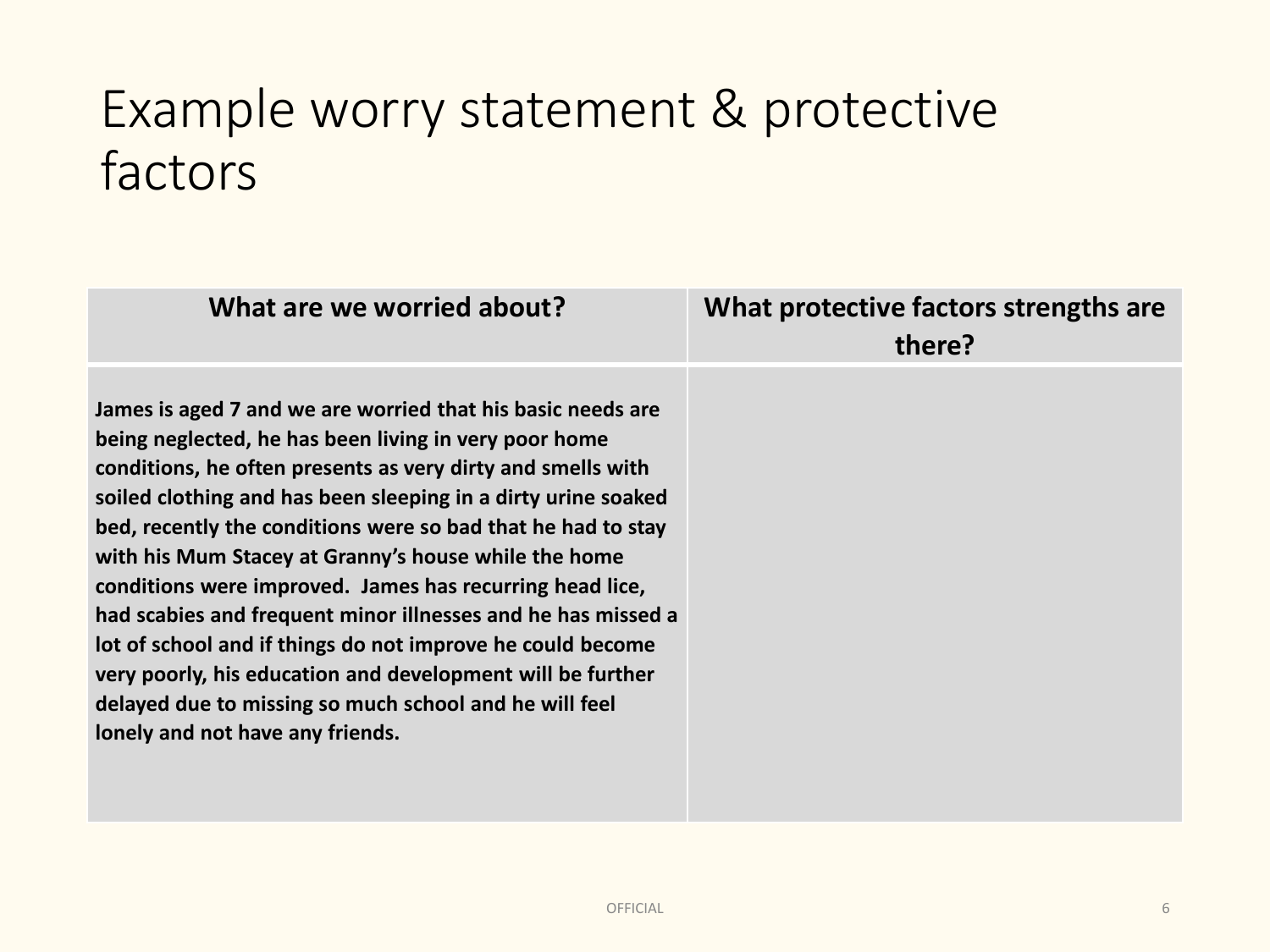#### **What are the existing strengths and safety – what is currently keeping the child/children safe?**

- We will ask you to scale from 0 10 how worried you are about the child.
- What are the protective factors that mean you scale for example at a 6 not a 10 today.
- There may be other strengths that you can identify it is important that you share these.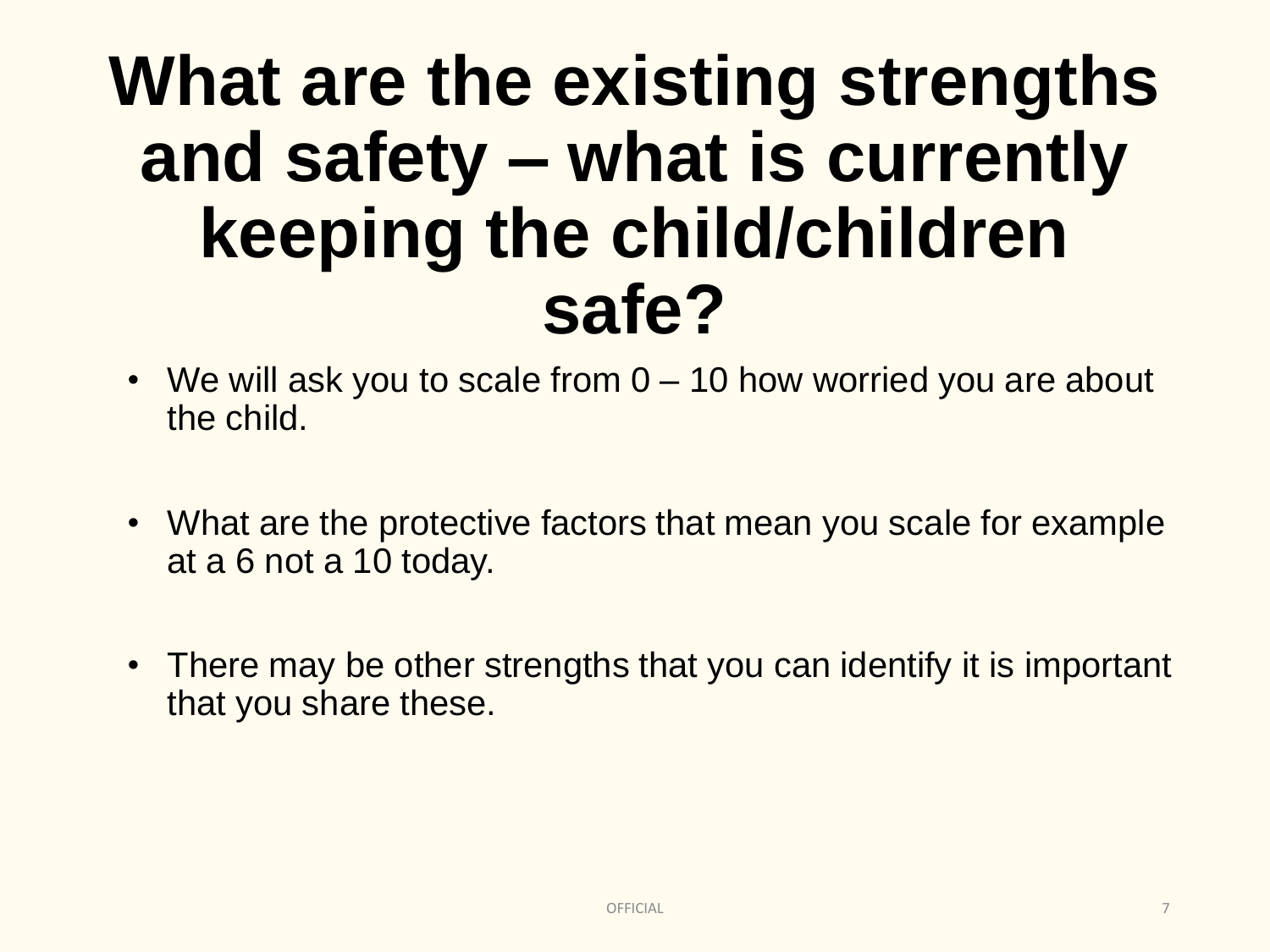#### Example worry statement & protective factors

| What are we worried about?                                                                                                                                                                                                                                                                                                                                                                                                                                                                                                                                                                                                                                                                                                         | What protective factors strengths are<br>there?                                                                                                                                                                                                                                                                                                                    |  |
|------------------------------------------------------------------------------------------------------------------------------------------------------------------------------------------------------------------------------------------------------------------------------------------------------------------------------------------------------------------------------------------------------------------------------------------------------------------------------------------------------------------------------------------------------------------------------------------------------------------------------------------------------------------------------------------------------------------------------------|--------------------------------------------------------------------------------------------------------------------------------------------------------------------------------------------------------------------------------------------------------------------------------------------------------------------------------------------------------------------|--|
| James is aged 7 and we are worried that his basic needs are<br>being neglected, he has been living in very poor home<br>conditions, he often presents as very dirty and smells with<br>soiled clothing and has been sleeping in a dirty urine soaked<br>bed, recently the conditions were so bad that he had to stay<br>with his Mum Stacey at Granny's house while the home<br>conditions were improved. James has recurring head lice,<br>had scabies and frequent minor illnesses and he has missed a<br>lot of school and if things do not improve he could become<br>very poorly, his education and development will be further<br>delayed due to missing so much school and he will feel<br>lonely and not have any friends. | James is getting into school 60% of the time<br>$\bullet$<br>Mum Stacey was able to improve the home<br>$\bullet$<br>conditions with some help when it got really<br>bad<br>Granny has said she will help more<br>$\bullet$<br>James's Dad Dave is now aware of the worries<br>$\bullet$<br>and wants to help<br>Mum Stacey is acknowledging she has<br>depression |  |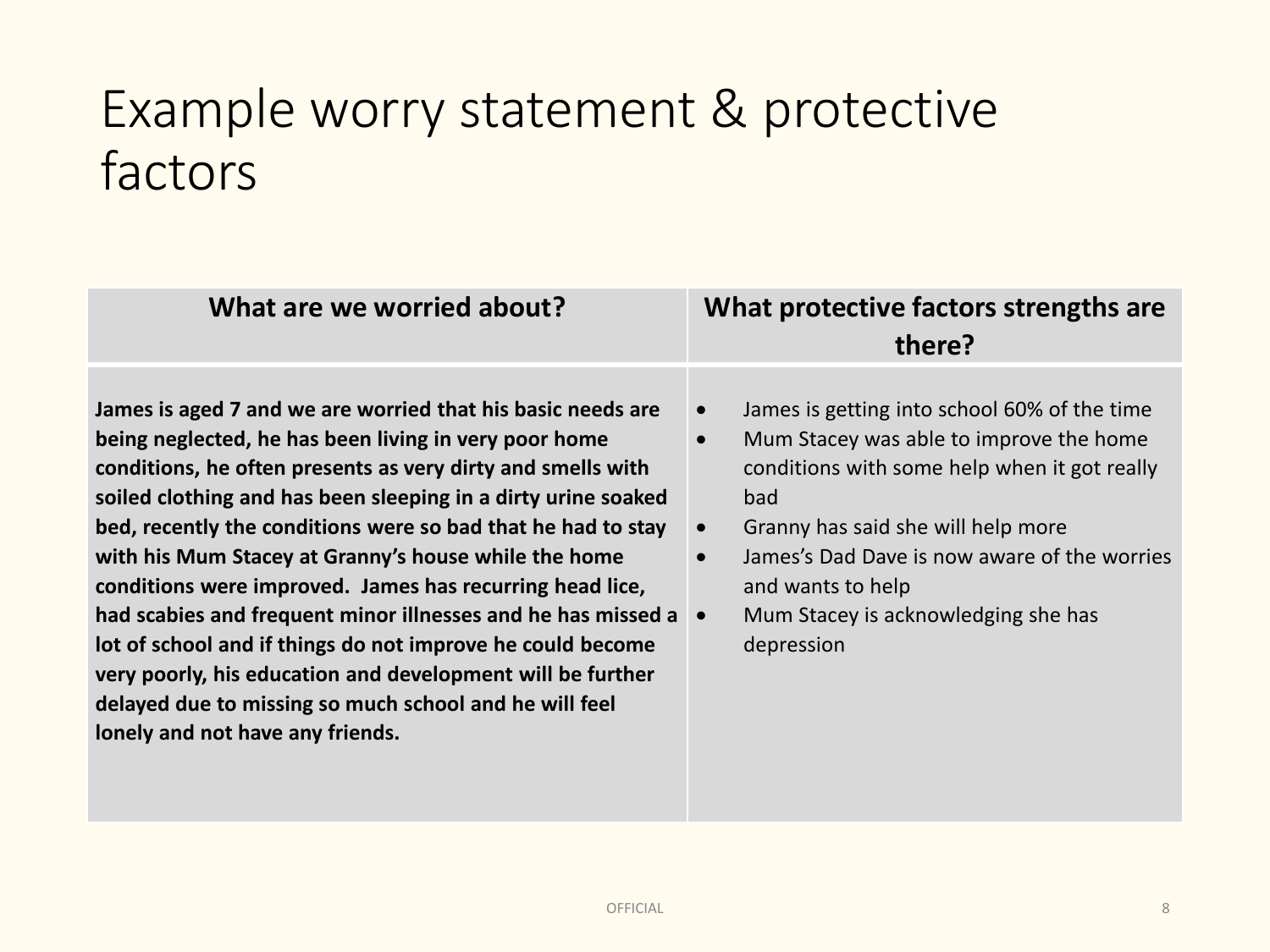#### **7. Developing the child's plan using existing strengths and safety**

- So we have agreed the worries and the impact on the child
- So what are we aiming for, what outcome do we want to achieve for this child or children
- How will we get there, who needs to do what and when.
- How will you know you have achieved change or are moving towards this, what measures will tell you that change has been achieved.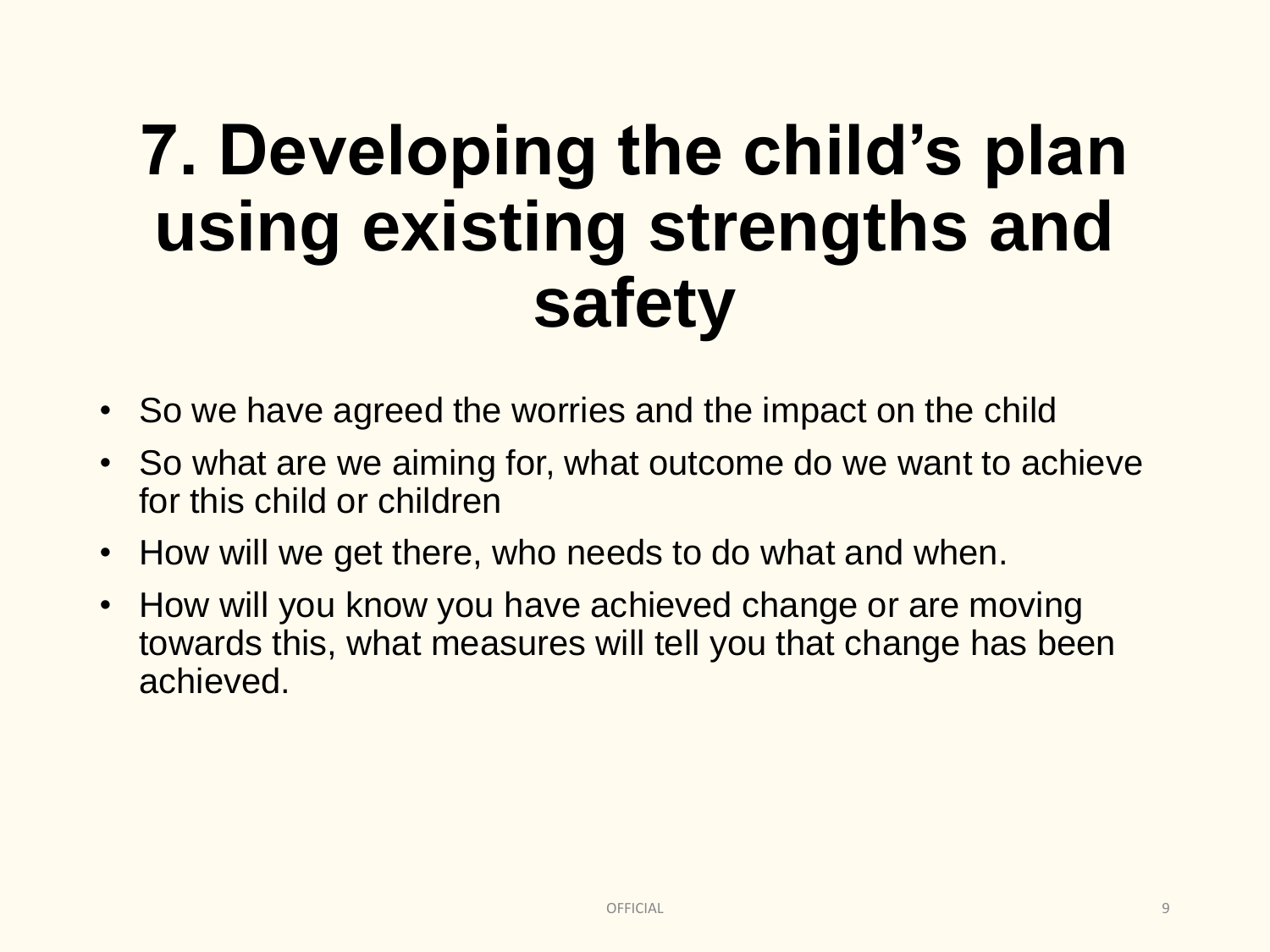### **The child protection plan developed in conference**

| What are we<br>aiming for?<br><b>Outcomes</b>                                                                     | How will we get there? -<br>actions include<br>Who/date/etc                                                                           | How will we know we<br>are on the right track?<br><b>Measurements</b>                                                            |
|-------------------------------------------------------------------------------------------------------------------|---------------------------------------------------------------------------------------------------------------------------------------|----------------------------------------------------------------------------------------------------------------------------------|
| James to live in a<br>home that is clean<br>and his Mum is<br>able to keep on top<br>of the household             | <b>FSW will support Stacey to</b><br>develop some household<br>routines $-4$ sessions over 4<br>weeks.                                | James will tell us that he<br>is happy at home.<br>James will be clean in<br>school and his<br>attendance will improve.          |
| tasks.<br>James has a<br>comfy clean bed<br>and clean clothes.<br>James's<br>attendance at<br>school will improve | Stacey will complete a weekly<br>to do list.<br>Granny will help Stacey with<br>her weekly to do list.<br>Stacey will speak to her GP | Weekly observations of<br>the home conditions will<br>show home conditions<br>beginning to improve and<br>become more consistent |
|                                                                                                                   | about treatment for her<br>depression.                                                                                                | Stacey will have attended<br>appointment with GP                                                                                 |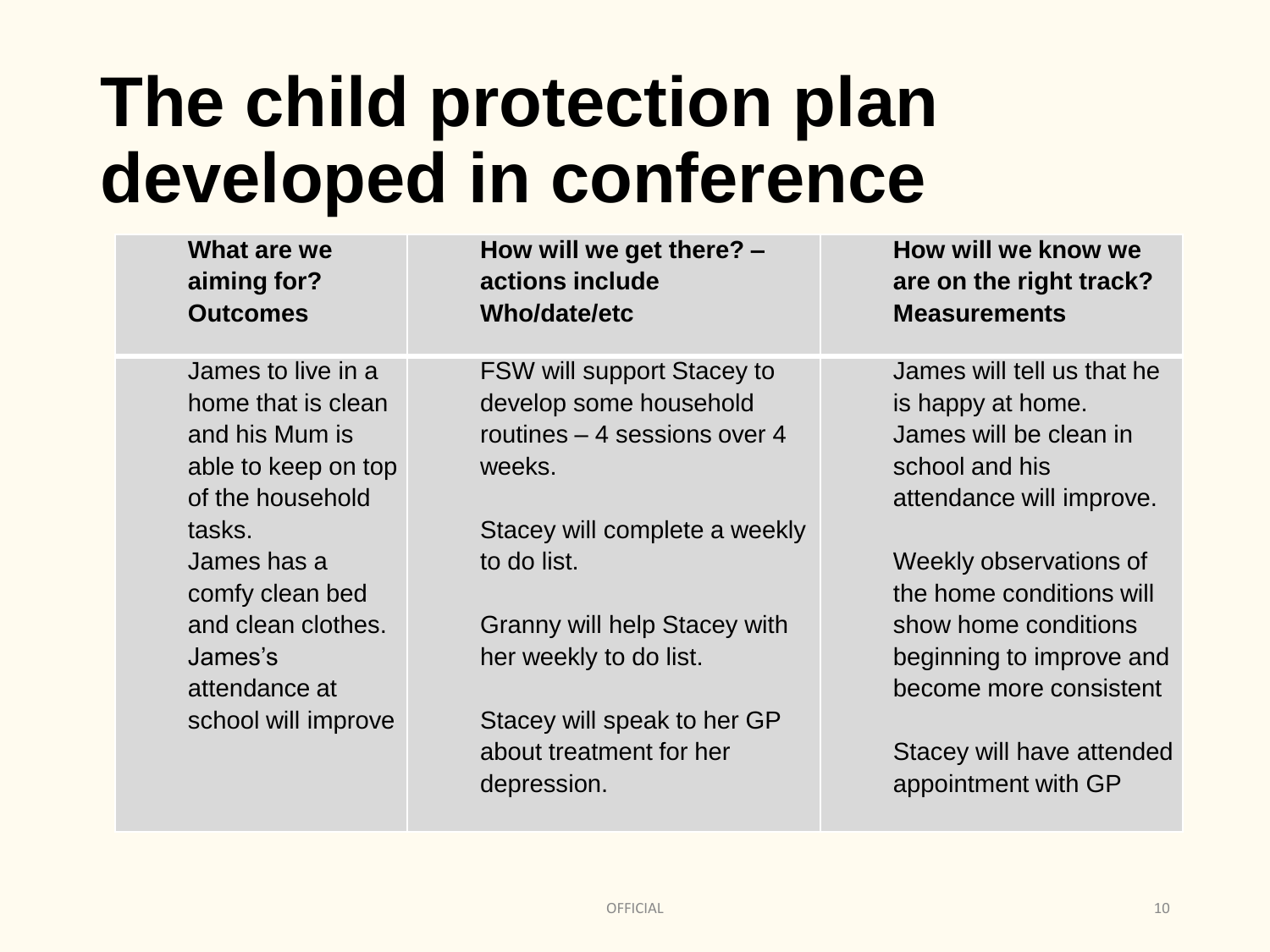## **8. Chairs Summary 9. Decision Making**

- The chair will provide a summary of discussions, risks and strengths
- Every agency must give a view, you will be asked to confirm whether the threshold of significant harm is met
- It is important that the notes reflect your decision making and rationale for this.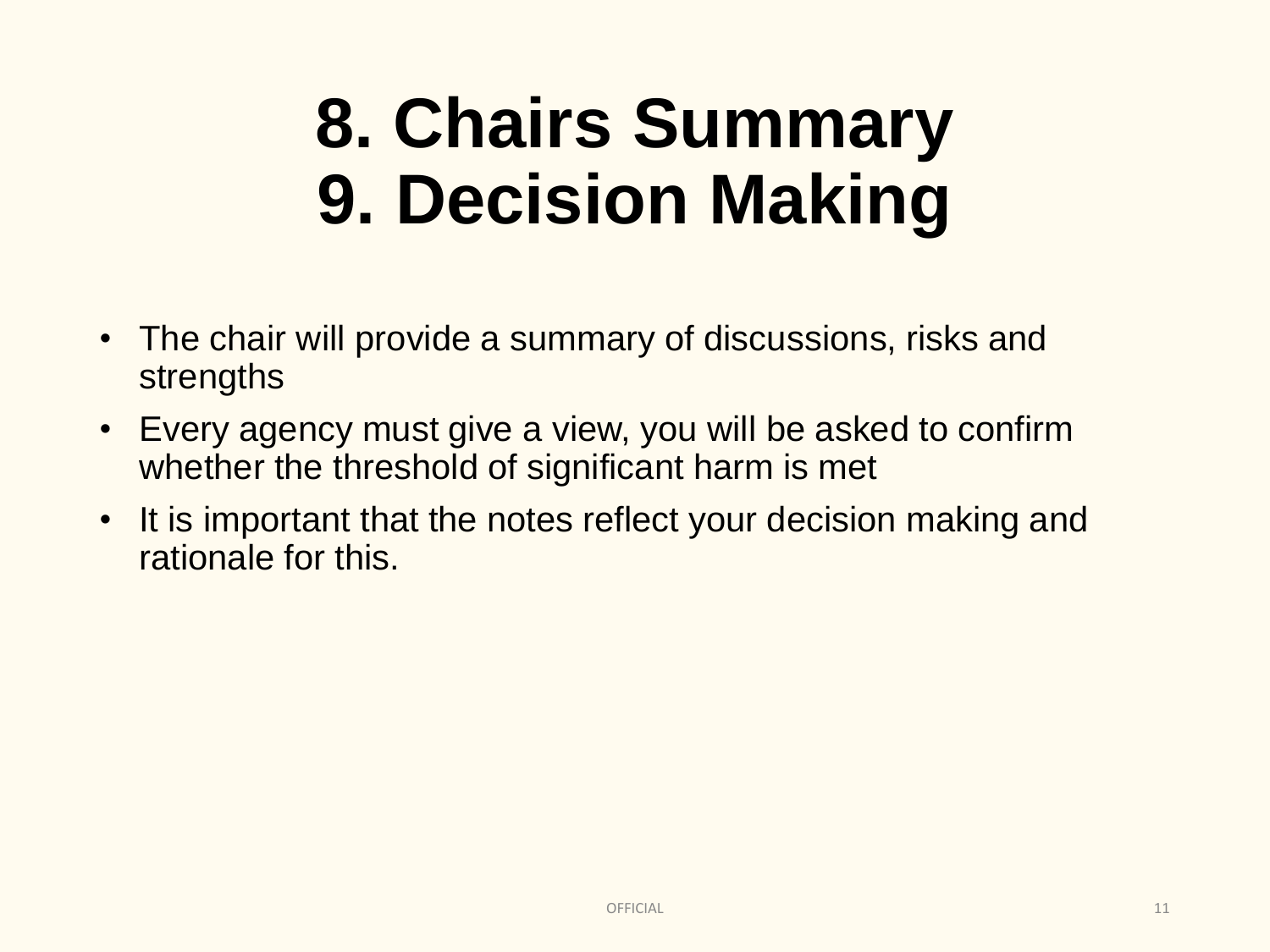#### **Purpose of Core Groups reminder**

- It is to review the CP plan
- Every agency is responsible for making sure the plan is discussed and reviewed at the core group
- Systematically go through each action on the plan
- Reflect on the impact the plan is having on the children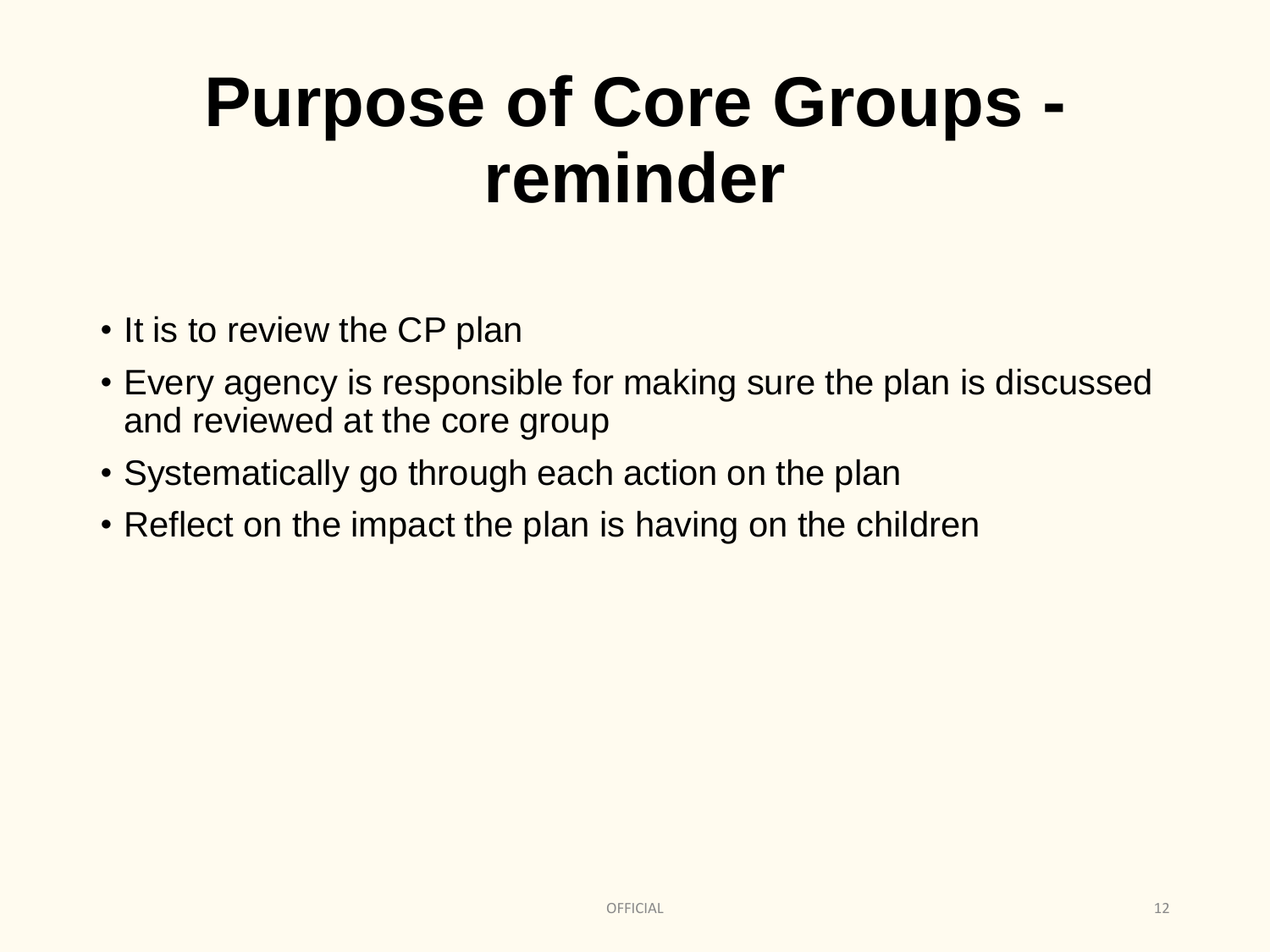#### **Halton Children & Young Peoples Safeguarding Partnerships Escalation Policy**

- If you feel that a practitioner, or an agency, is not acting in the best interests of the child, young person or family, you have a responsibility to respectfully challenge the practitioner, or agency, and escalate that concern if resolution is not achieved.
- All agencies are responsible for ensuring that their staff are supported, and know how to appropriately challenge, escalate and resolve intra-agency concerns and challenges about a child or young person's wellbeing and the response to their safeguarding needs.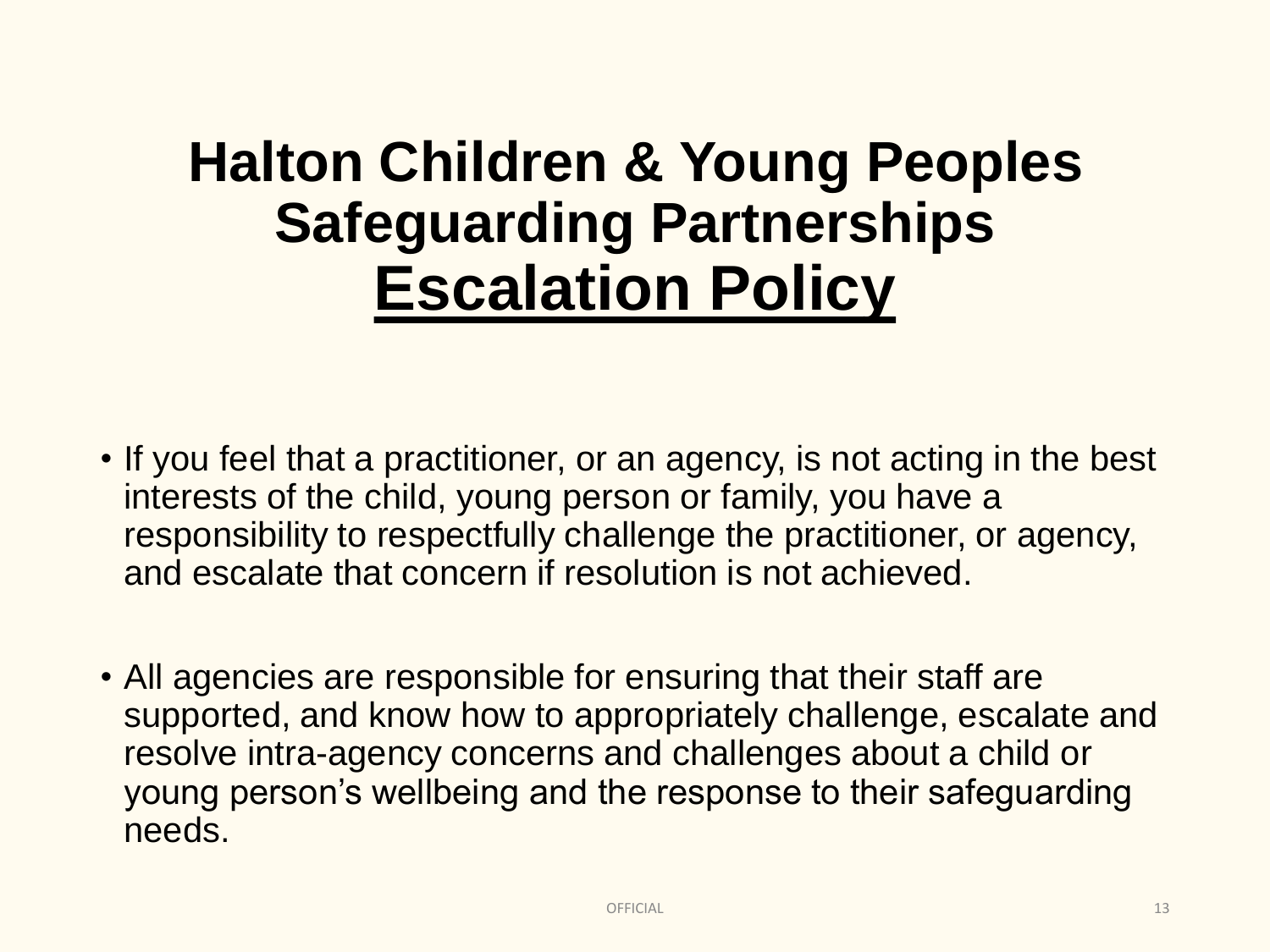#### **And finally…..**

# **Any Questions?**

# **and Thank You**

**Children's Safeguarding Unit Contact [safeguarding.adminteam@halton.gov.uk](mailto:safeguarding.adminteam@halton.gov.uk)**

**Tel :0151 511 7925**